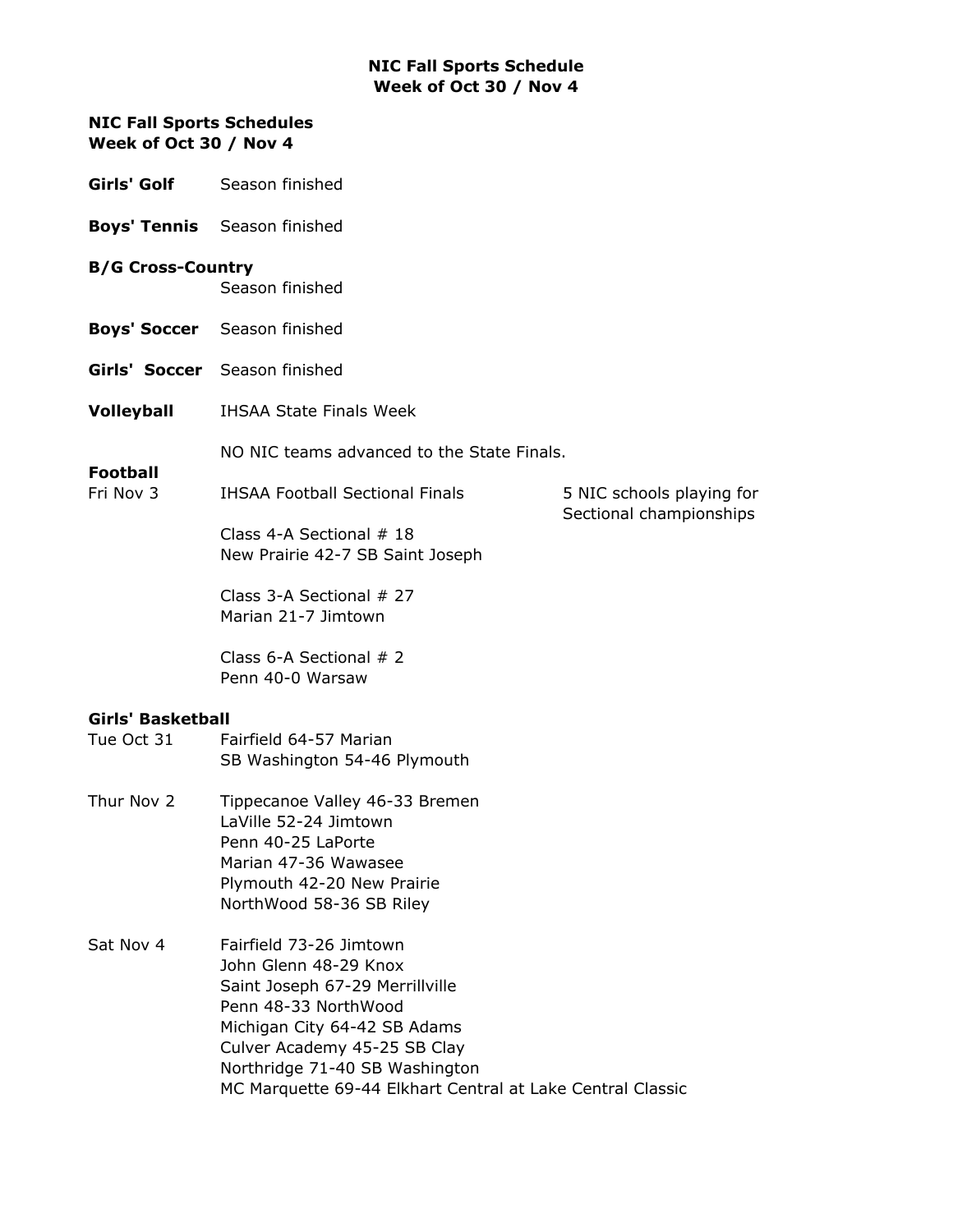# **NIC Fall Sports Schedule Week of Oct 30 / Nov 4**

Indpls North Central 61-41 Elkhart Central at Lake Central Classic